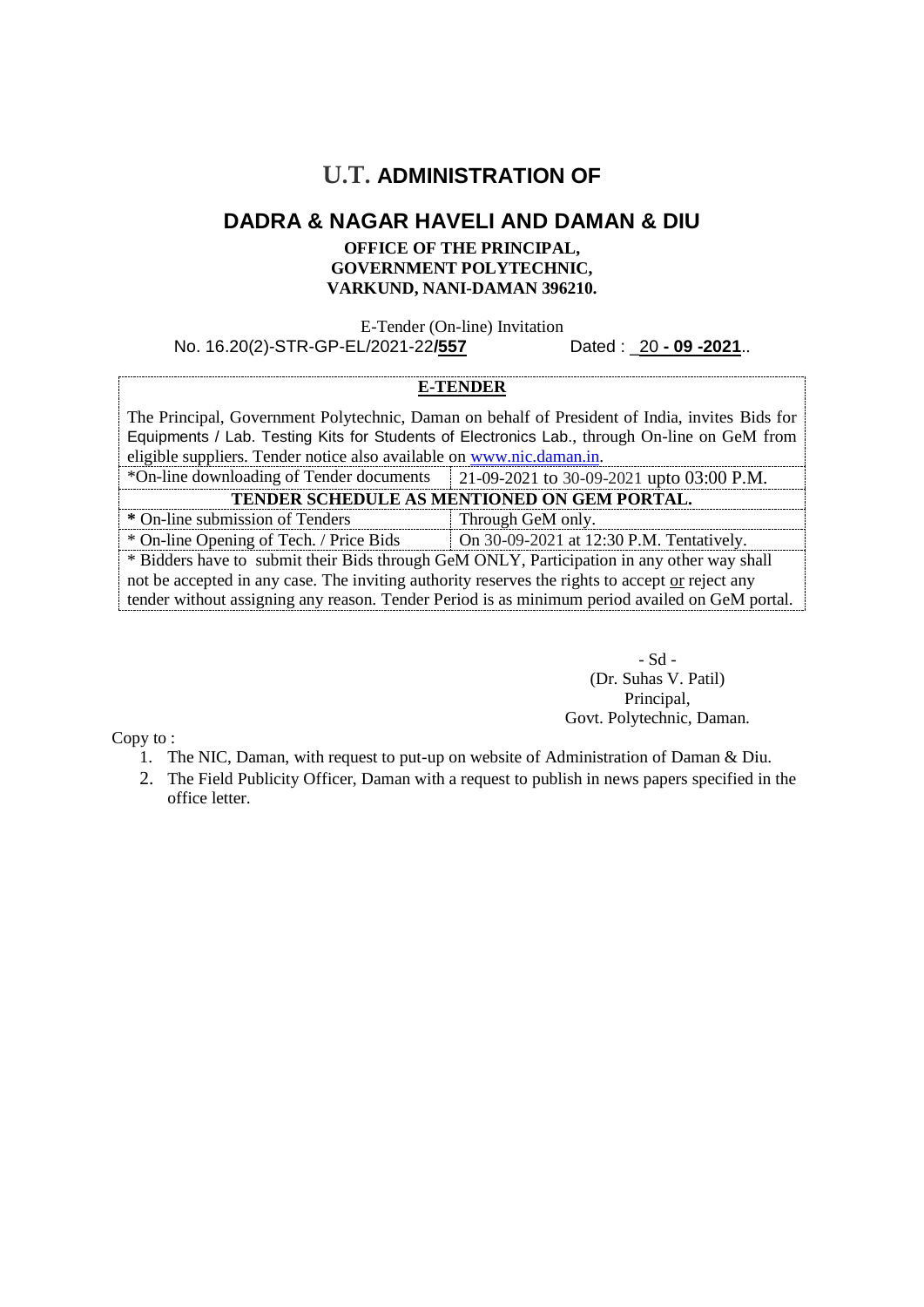# यू.टी. प्रशासन दादरा और नगर हवेली और दमन और दीव

प्रधानाचार्य का कार्यालय, सरकारी पॉलिटेक्निक,

वरकुंड, नानी-दमन 396210

# ई-निविदा (ऑन-लाइन) आमंत्रण

Notice No. 5.5(V7.1)-STR-GP/2021-22/**558** Dated : \_20 **- 09 -2021**..

### ई-लनलवदा

भारत के राष्ट्रपति की ओर से प्राचार्य, रा **सरकारी** पॉलिटेक्निक, दमन पात्र आपूर्तिकर्ताओं से जीईएम पर ऑन-लाइन के माध्यम से उपकरण / लैब। इलेक्ट्रॉनिक्स लैब के छात्रों के लिए परीक्षण किट। की खरीद के लिए बोलियां आमंत्रित करता है। www.nic.daman.in पर लनलवदा सूचना।

| *निविदा दस्तावेजों की ऑनलाइन डाउनलोडिंग                                                                     | 21-09-2021 to 30-09-2021 upto 3:00 PM. तक। |  |
|-------------------------------------------------------------------------------------------------------------|--------------------------------------------|--|
| जेम पोर्टल पर उल्लिखित निविदा अनुसूची।                                                                      |                                            |  |
| *निविदाओं को ऑनलाइन जमा करना                                                                                | केवल GeM के माध्यम से।                     |  |
| * तकनीकी / मूल्य बोलियों को ऑनलाइन खोलना       30-09-2021 को 12:30 (PM) अस्थायी रूप से।                     |                                            |  |
| * बोलीदाताओं को अपनी बोली केवल GeM के माध्यम से जमा करनी होगी, किसी भी अन्य तरीके से भागीदारी किसी          |                                            |  |
| भी स्थिति में स्वीकार नहीं की जाएगी। आमंत्रण प्राधिकारी के पास बिना कोई कारण बताए किसी भी निविदा को स्वीकार |                                            |  |
| या अस्वीकार करने का अधिकार सुरक्षित है। निविदा अवधि GeM पोर्टल पर प्राप्त न्यूनतम अवधि के समान है।          |                                            |  |

- Sd - (डॉ. सुहास वी. पाटिल) प्रधान अध्यापक, सरकारी पॉललटेक्निक, दमन.

कॉपी:

- 1. एनआईसी, दमन, दमन और दीव प्रशासन की वेबसाइट पर डालने के अनुरोध के साथ.
- 2. क्षेत्रीय प्रचार अधिकारी, दमन कार्यालय पत्र में निर्दिष्ट समाचार पत्रों में प्रकाशित करने के अनरोध के साथ.